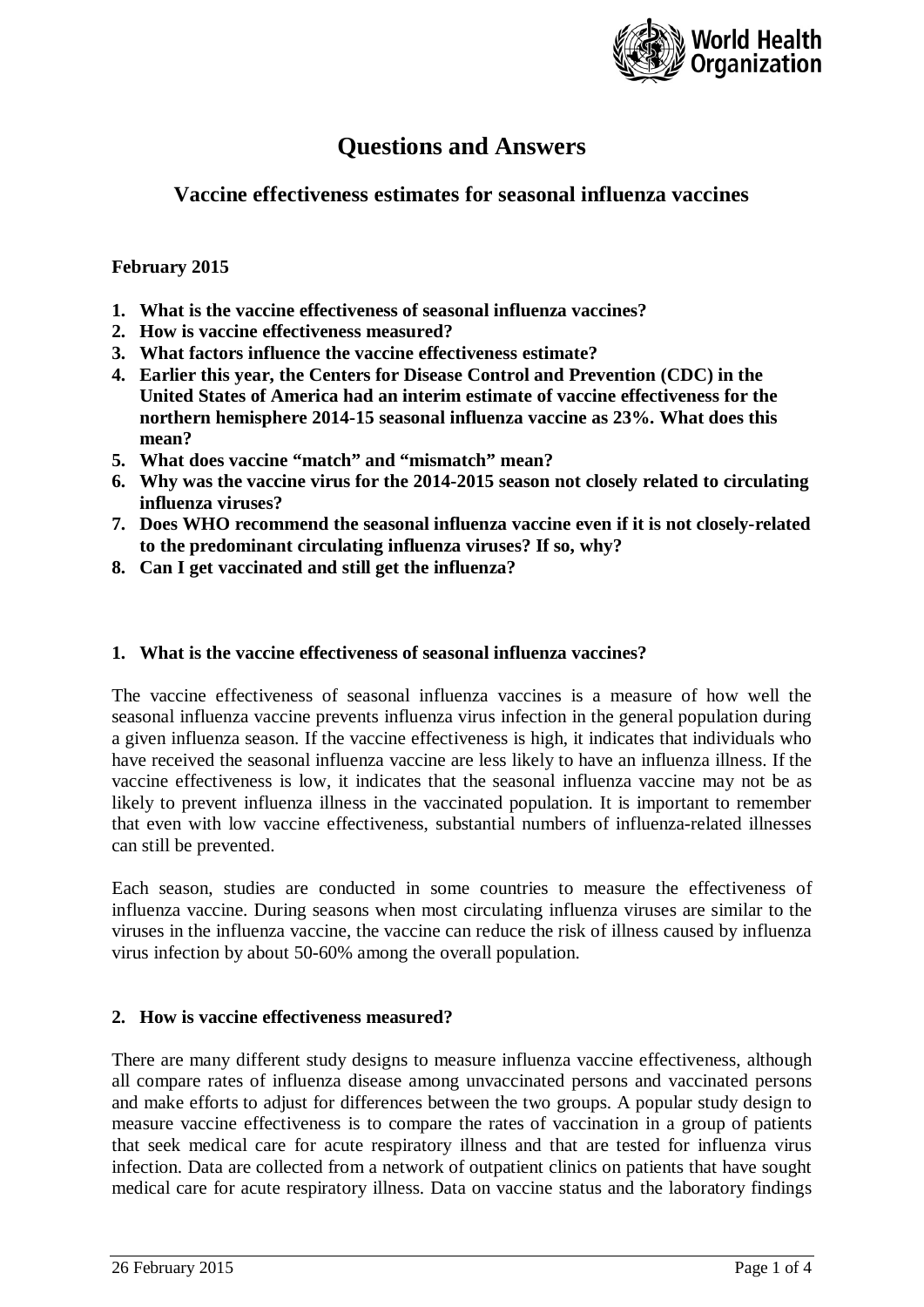

are used to calculate an estimate of how well the seasonal vaccine prevented patients from suffering from influenza.

#### **3. What factors influence the vaccine effectiveness estimate?**

Estimates of vaccine effectiveness depend on when and where the study is done because changes in circulating influenza viruses can occur during the season. Early estimates may differ from those done at the end of the season. The estimates also depend on many factors inherent to the patient (such as age and health status) and how respiratory illness due to influenza is precisely defined in the particular effectiveness study.

Vaccine effectiveness studies also depend on how closely related the viruses in the vaccine are to the influenza viruses circulating in the general population during the season. More detailed analysis of the influenza viruses infecting vaccinated individuals can yield information on which viruses in the vaccine might not be closely related to the circulating viruses.

Variations in vaccine effectiveness studies can make comparisons of estimates taken from multiple studies difficult. For example, vaccine effectiveness estimates may not apply to other groups of individuals where host factors (again including age and health status) might be different. The definitions of infection can also differ between various vaccine effectiveness studies. The timing and location of vaccine effectiveness studies can influence the results.

Vaccine effectiveness studies are subject to various forms of bias, especially confounding, selection, and information biases. Therefore, the methods used to conduct observational studies of vaccine effectiveness needs careful review to see if possible forms of bias have been described and addressed.

#### **4. Earlier this year, the Centers for Disease Control and Prevention (CDC) in the United States of America had an interim estimate of vaccine effectiveness for the northern hemisphere 2014-15 seasonal influenza vaccine as 23%. What does this mean?**

This estimate of vaccine effectiveness implies that vaccination with the seasonal influenza vaccine reduced a person's risk of being diagnosed by a doctor to have laboratory-confirmed influenza virus infection by 23% among people of all ages. During seasons when most circulating influenza viruses are closely related to the viruses in the influenza vaccine, the vaccine effectiveness estimate has ranged from 50-60% among the overall population. This means that the interim vaccine effectiveness for the 2014-15 season was less than half that seen in years where the vaccine and circulating viruses were closely related.

More detailed analysis of the influenza viruses isolated from patients in this study revealed that most patients with laboratory-confirmed influenza virus were infected with the A(H3N2) subtype. Characterization of A(H3N2) influenza viruses from patients showed differences between viruses infecting people and the A(H3N2) subtype that was included in the seasonal influenza vaccine. These differences are likely the reason why the vaccine was less effective in preventing influenza virus infection than anticipated.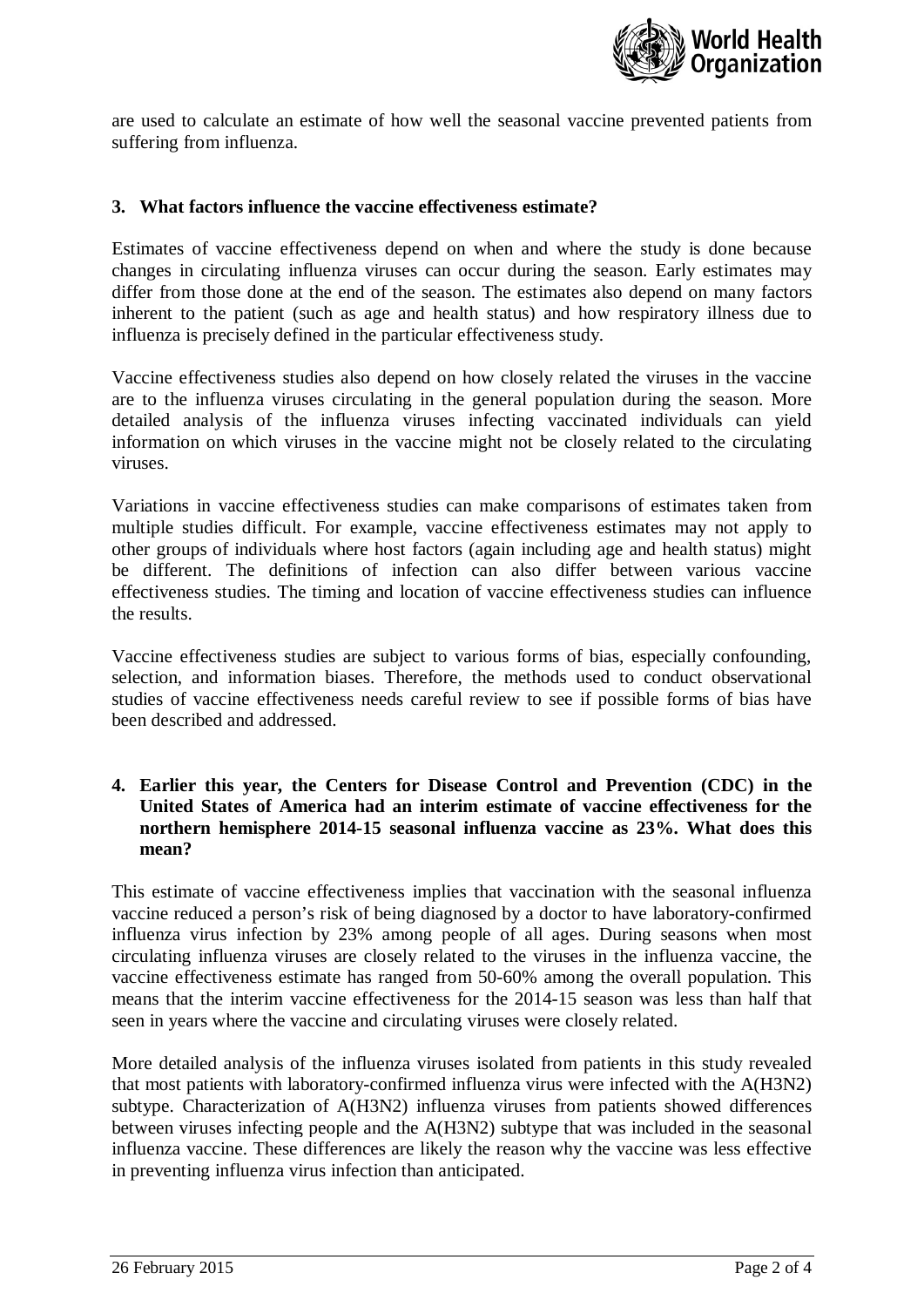

Public health officials used the 23% vaccine effectiveness estimate to emphasize the importance of prevention measures against influenza infection (other than vaccination) and prompt treatment of infections with antiviral medications, especially in patients at high risk for severe influenza-related illness.

## **5. What does vaccine "match" and "mismatch" mean?**

Vaccines against seasonal influenza must be frequently updated and the process for selecting the viruses and manufacturing the influenza vaccines starts several months before the influenza season begins. Detailed, timely data on viruses that are circulating and infecting humans globally are gathered, shared among countries and scientists, and are eventually used to formulate the upcoming seasonal influenza vaccines.

Influenza viruses are constantly changing, including during the time between vaccine virus selection and the influenza season. If these changes lead to antigenic differences between the circulating seasonal influenza viruses and those viruses that are included in the seasonal influenza vaccine, then the vaccine and circulating viruses may not be closely related. The degree of similarity or difference between the circulating viruses and the viruses in the vaccines is often referred to as "vaccine match" or "vaccine mismatch".

#### **6. Why was the vaccine virus for the 2014-2015 season not closely related to circulating influenza viruses?**

Influenza A/Texas/50/2012-like viruses were the most common circulating influenza A(H3N2) viruses during the 2013-14 season. This virus was therefore recommended as the vaccine virus in February 2014. New groups of A(H3N2) viruses that became predominant during the 2014-15 season were first detected through surveillance in late March 2014, after WHO recommendations for the vaccine composition for the northern hemisphere 2014-2015 season had been made in mid-February, and after vaccine manufacturing had begun. In March 2014, a very small number of these viruses had been found among the numerous specimens that had been collected and tested. An updated vaccine virus (A/Switzerland/9715293/2013), a representative of one of the new groups, was recommended in September 2014 for inclusion in vaccines for the 2015 southern hemisphere influenza season.

#### **7. Does WHO recommend the seasonal influenza vaccine even if it is not closely-related to the predominant circulating influenza viruses? If so, why?**

Yes, for several reasons. First, even if a vaccine is not closely related to the predominant circulating virus, it can offer protection against infection with different but related viruses and prevent influenza-related illness. Also, seasonal influenza vaccines include several different influenza viruses, so even if one of the viruses is not closely related, the other viruses in the vaccine are likely to be closely related and therefore offer good protection. Influenza vaccines are safe and are especially important for reducing severe disease in certain high-risk populations (such as the elderly, pregnant women, and young children). It is important to remember that even low estimates of vaccine effectiveness indicate substantial numbers of influenza-related illnesses can be prevented.